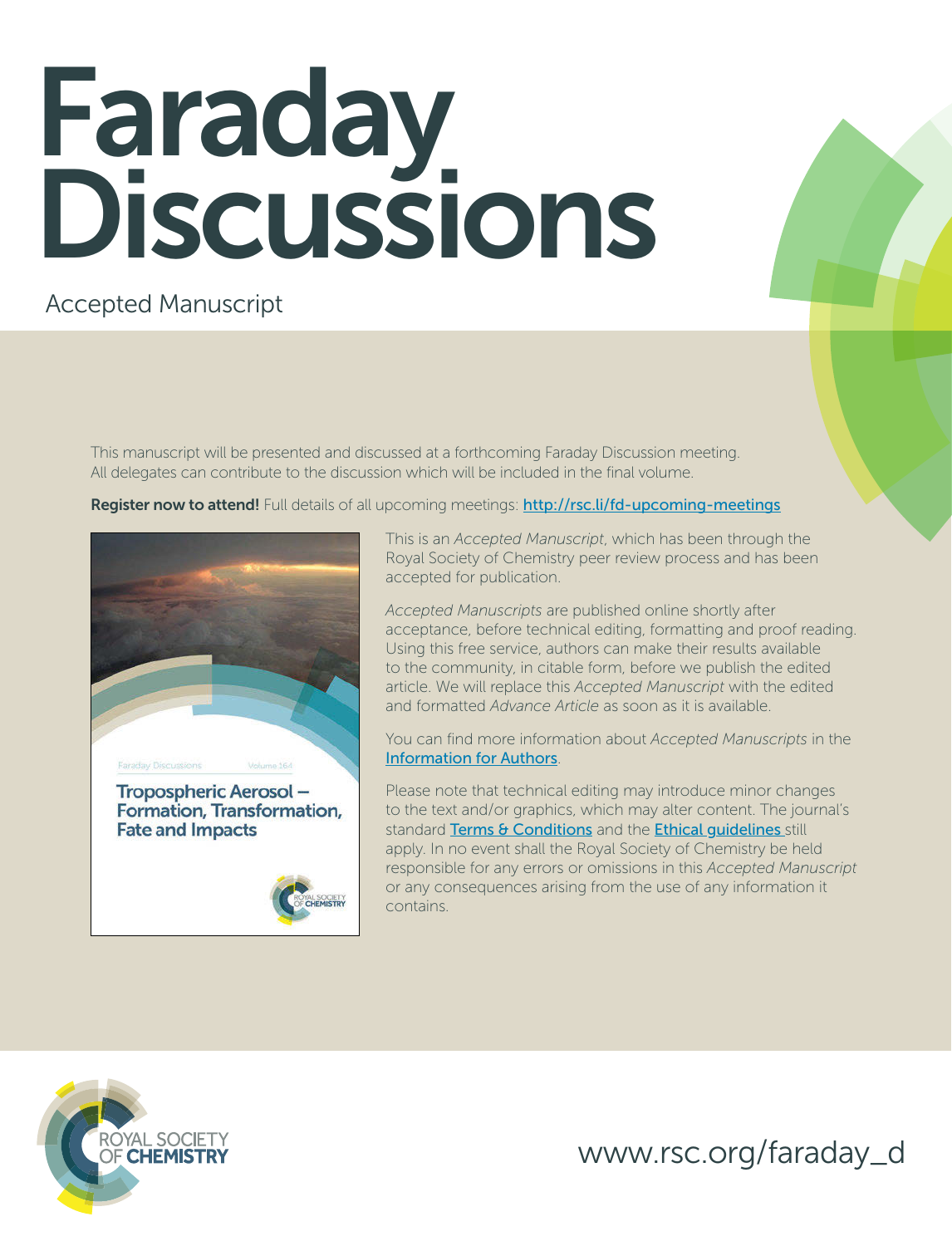# **Liquid-assisted vortex grinding supports the single-step solid-state construction of a [2.2]paracyclophane**

# **Jelena Stojaković, Brian S. Farris and Leonard R. MacGillivray\*<sup>a</sup>** <sup>5</sup>**DOI: 10.1039/b000000x [DO NOT ALTER/DELETE THIS TEXT]**

We employ vortex grinding to generate a [2.2]paracyclophane in the organic solid state. The vortex grinding is aided with the addition of a small amount of liquid phase to facilitate topochemical [2+2] photodimerizations that generate the cyclophane stereoselectively and in up to quantitative <sup>10</sup>yield. The use of the liquid phase increases the scope of the vortex method.

## **1 Introduction**

Mechanochemistry can be defined as chemical synthesis induced by external mechanical energy, such as grinding two solids using a mortar-and-pestle.<sup>1</sup> Historically, mechanochemistry has been more of a secondary approach to organic

- $15$  synthetic chemistry as compared to mainstream liquid-phase synthesis.<sup>2</sup> However, recent years have witnessed a rapid development in the use of mechanochemistry to generate organic molecules,<sup>3</sup> as well as supramolecular assemblies and frameworks.<sup>4</sup> A reason behind such increased development is related to the fact that mechanochemistry can facilitate reactions that result in covalent and/or noncovalent
- <sup>20</sup>bonds that afford products difficult or even impossible to achieve via the liquid or solution phase.<sup>5</sup> Mechanochemistry can also offer more efficient, practical, and inherently safer approaches to synthesis.<sup>6</sup> To fully employ mechanochemistry to generate molecular and supramolecular products of increasing complexity, as well as products connected to more mainstream chemistry, however, it will be necessary to
- <sup>25</sup>develop deeper understandings of underlying mechanisms, principles, and scopes of the approach. With this in mind, we present here an application of a recently reported form of mechanochemistry known as vortex grinding<sup>7</sup> to facilitate the formation of the [2.2]paracyclophane **1** (Scheme 1). Specifically, we show that while dry vortex grinding alone fails to generate **1** in substantial amounts, the use of a
- <sup>30</sup>small amount of liquid phase enables vortex grinding to generate the [2.2]paracyclophane stereoselectively and in up to quantitative yield. We expect the integration of the liquid constituent to allow vortex grinding to be applied more generally to synthesize molecules of increasing complexity in organic solids.

#### **Vortex grinding**

- <sup>35</sup>Automated techniques to perform mechanochemical reactions and transformations (e.g. ball mills) as replacements to mortar-and-pestle grinding are attractive not only to alleviate manual work but to achieve reproducibility and minimize crosscontamination.<sup>8</sup> In this context, we have reported a method to facilitate topochemical  $[2+2]$  photodimerizations in the solid state that is based on vortex grinding.<sup>7</sup> In our
- <sup>40</sup>research, we employ small ditopic molecules as templates (e.g. resorcinol, 1,8 naphthalenedicarboxylic acid, Rebek's imide) to assemble olefins into prerequisite geometries for photodimerizations in organic solids.<sup>9,10</sup> The templates assemble the

*[journal]*, [year], **[vol]**, 00–00 | 1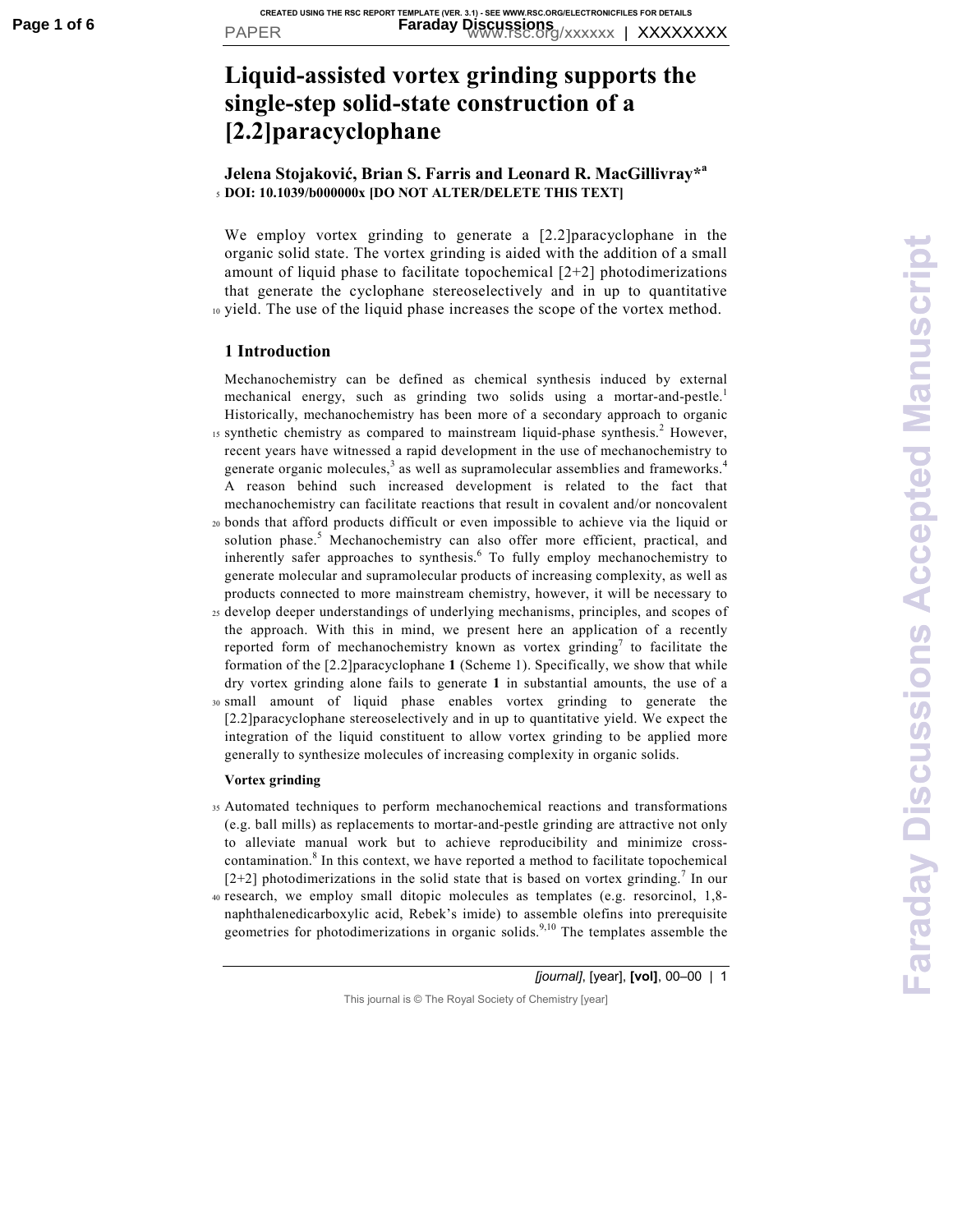olefins via hydrogen bonds within two-component solids in the form of co-crystals. Moreover, we have recently demonstrated that the vigorous shaking and vibrations provided by a simple and inexpensive vortex mixer can be used akin to mortar-andpestle grinding to generate photoreactive co-crystals involving templates. The co-<sup>5</sup>crystals are generated in small, transparent sample vials that are loaded with two metal balls or BBs (Fig. 1). The relatively small size of the vortex apparatus allows the hydrogen-bonded co-crystals to be generated within standard laboratory-sized photochemical reactors such that the grinding and application of ultraviolet (UV) light are applied simultaneously. To date, the method has only been applied for a 10 photodimerization of the monoolefin *trans*-4,4'-bis(4-pyridyl)ethylene) that reacted to form *rctt*-tetrakis(4-pyridyl)cyclobutane. The monocyclobutane formed under completely dry, or neat, conditions stereoselectively and in quantitative yield.



**Fig. 1** Schematic vortex grinding apparatus with application of UV radiation**.** 

 Given that ditopic templates can assemble higher olefins (e.g. dienes) that react to form higher cyclobutanes as photoproducts (e.g. cyclophanes, ladderanes), $\frac{11}{12}$  we were led to consider whether vortex grinding can be applied to generate **1**. Our 30 selection was guided by the ready availability of both the template (4-benzylresorcinol or **4-benz-res**) and precursor diene (*p*-di[2-(4-pyridyl)ethenyl]benzene or **1,4-bpeb**), as well as a mechanistic knowledge of the photoreaction producing an intermediate monocyclobutane<sup>13</sup> when  $2(4$ -benz-res $)$ ·2(1,4-bpeb) reacts to give 1. From our studies, we demonstrate here a critical role of the use of a small amount of <sup>35</sup>liquid phase to support the formation of **1** using the vortex method. It is well known that small amounts of liquid can be used to generate hydrogen-bonded co-crystals using mortar-and-pestle grinding.<sup>14</sup> Compared to dry grinding, such liquid-assisted grinding (LAG) can be faster, offer better yields, and generate solids of relatively high crystallinities. It has been suggested that the use of the liquid phase in LAG <sup>40</sup>serves to enhance molecular diffusion without a dependence on solvent effects so as to essentially provide an ideal environment to explore molecular recognition and

self-assembly.<sup>15</sup> Here, we employ liquid-assisted vortex grinding (LAVG) to generate **1** in a single step with outcomes that parallel the more conventional twostep solution growth approach (Fig 2).

2 | *[journal]*, [year], **[vol]**, 00–00

15

 $20$ 

25

45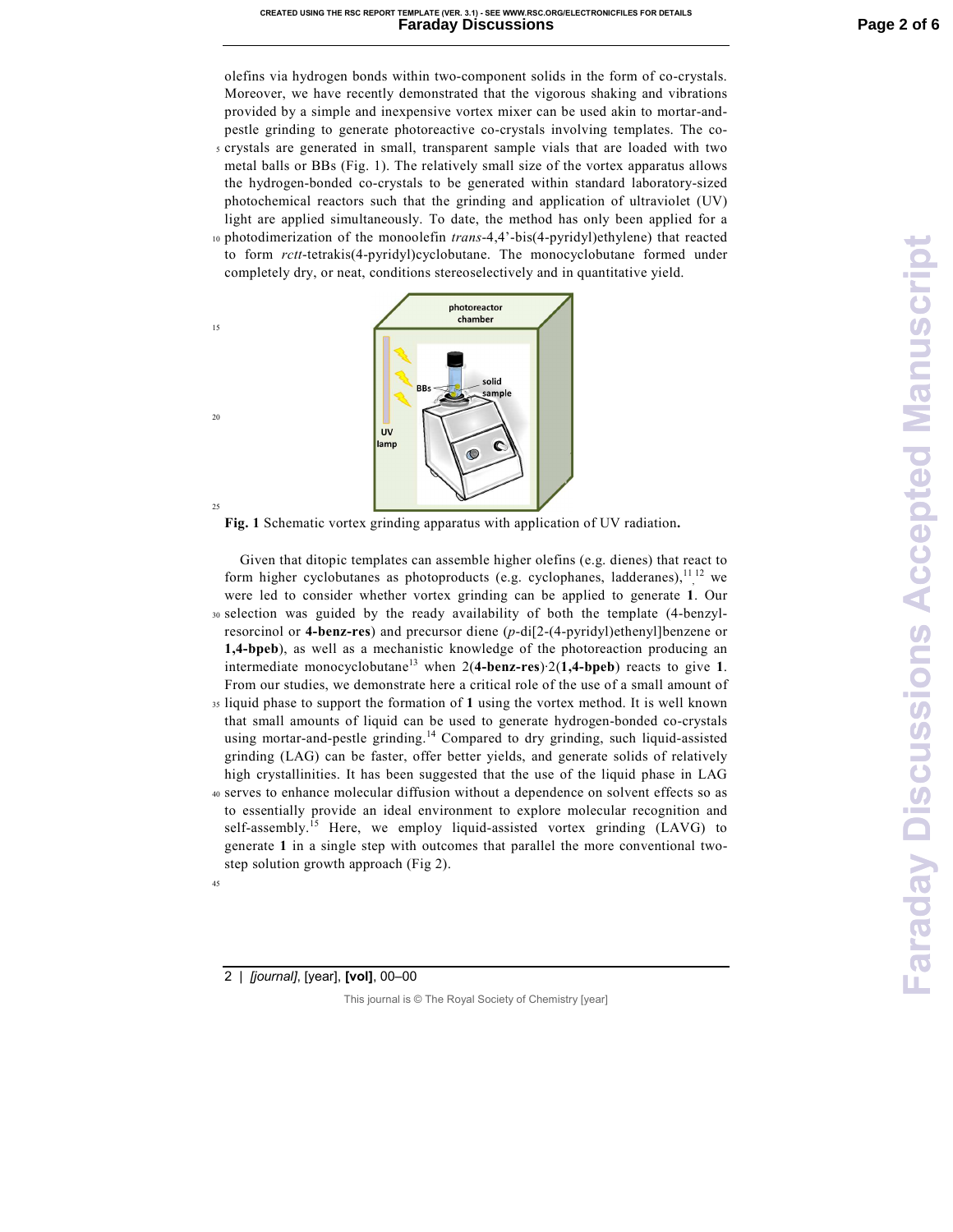#### **CREATED USING THE RSC REPORT TEMPLATE (VER. 3.1) - SEE WWW.RSC.ORG/ELECTRONICFILES FOR DETAILS Page 3 of 6 Faraday Discussions**



**Fig. 2** Solid-state synthesis of **1** via LAVG combined with UV irradiation**.** 

# <sup>15</sup>**2 Experimental**

### **Materials**

**1,4-bpeb** was prepared as reported.<sup>16</sup> 4-benz-res was purchased from TCI Tokyo Chemical Industry Co., LTD. and was used as received. Methanol was purchased from Sigma-Aldrich and used as received. <sup>1</sup>H NMR spectra were collected using a  $_{20}$  Bruker 300 MHz spectrometer and DMSO- $d_6$  as solvent. Powder X-ray diffraction (XRD) data were collected on a Bruker D-5000 diffractometer equipped with a Bruker SOL-X energy-sensitive detector using Cu K<sub>a</sub> radiation ( $\lambda$ =1.54056 Å). Vortex grinding was performed using a VWR vortex mixer type Vortex Genie 2. All photoreactions were carried out in a photoreactor chamber equipped with a <sup>25</sup>broadband, low-pressure UV lamp with a quartz Hg arc, Hanovia lamp, model number PC451.050 and ACE Glass Inc. Power supply: 230 V, 50 Hz, 450 W. Borosilicate glass vial of dimensions 21 x 70 mm were used as sample vials along

with premium grade steel BBs (5 mm diameter) washed with soap, water, and acetone. 30

#### **Manual grinding**

 In a typical grinding experiment, 50 mg of **1,4-bpeb** and 35 mg of **4-benz-res** (1:1 molar ratio) were placed in a mortar-and-pestle and ground for up to 1 h. The solid was analyzed using XRPD. LAG experiments were conducted in the same  $35$  manner save for a single drop of methanol (50  $\mu$ l) being added to the solid mixture. The resulting solid samples were then spread between glass plates and exposed to UV irradiation for a period of up to 120 h.

#### **Vortex grinding**

<sup>40</sup>In a typical experiment, 50 mg of **1,4-bpeb** and 35 mg of **4-benz-res** (1:1 molar ratio) were placed in a capped sample vial with two metal BBs. The vial was mounted onto the vortex mixer and secured to a ring stand with a test tube holder. The samples were ground up to 1 h. The LAV vortex grinding was conducted in the same manner except for a single drop of methanol or nitromethane (50 µl) being <sup>45</sup>added to the sample vial. To simultaneously conduct LAVG and UV irradiation, the vortex assembly was placed in the photochemical reactor, being approximately 15

*[journal]*, [year], **[vol]**, 00–00 | 3

This journal is © The Royal Society of Chemistry [year]

cm from the UV lamp. Upon initiation of the vortex mixer, the photochamber was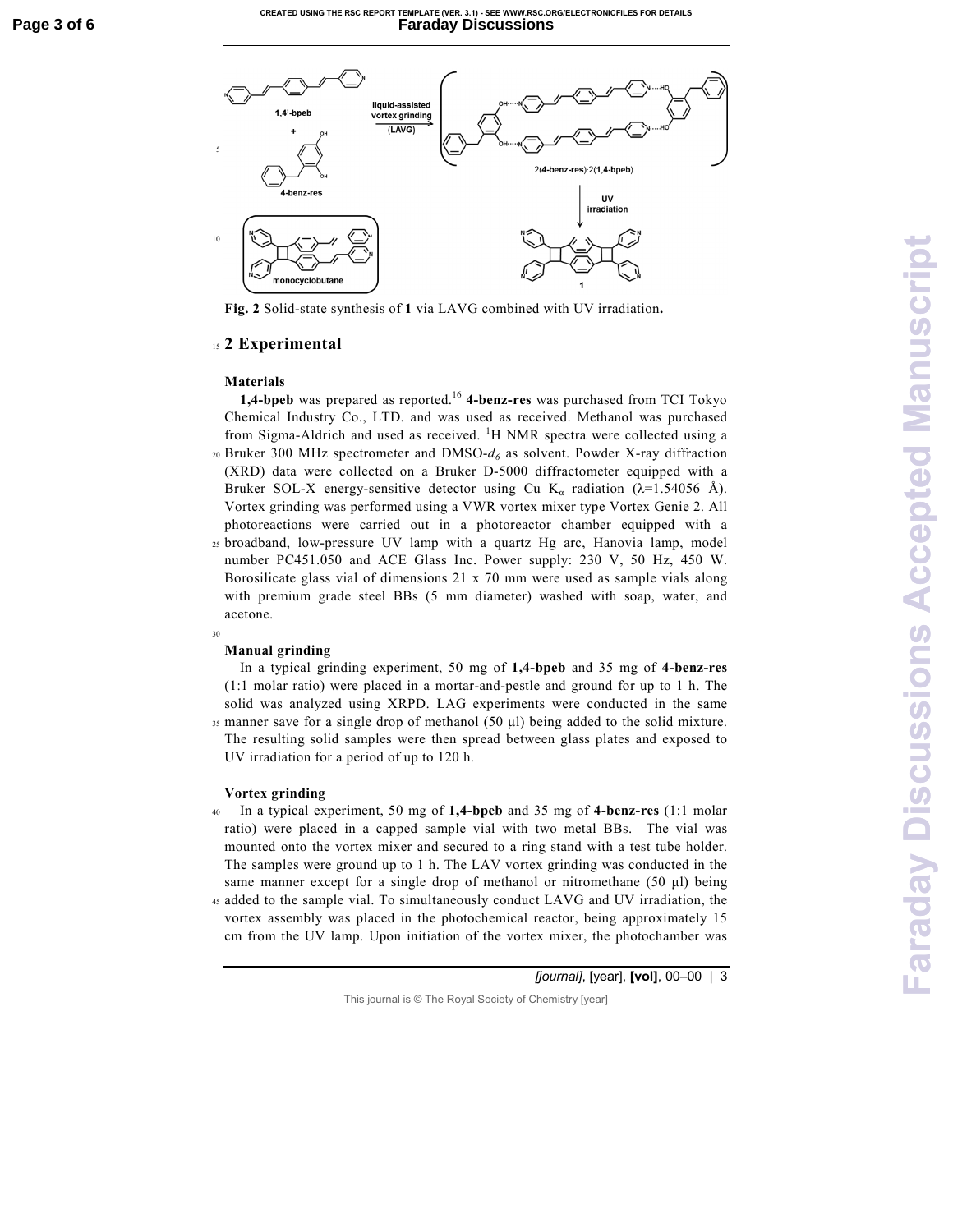closed and sample was exposed to UV radiation for a period of 10 h.

## **3 Results and discussion**

20

Initially, we subjected a mixture of **4-benz-res** and **1,4-bpeb** (1:1 molar ratio) to dry mortar-and-pestle grinding for a period of 1 h. A powder XRD analysis <sup>5</sup>demonstrated partial formation of the co-crystal 2(**4-benz-res**)·2(**1,4-bpeb**) along with crystalline phases consistent with **4-benz-res** and **1,4-bpeb** (Fig. 3). Moreover, when the ground solid sample was exposed to broadband UV-radiation for a period of 60 h, the [2.2]paracyclophane **1** formed, along with intermediate monocycle (yield: 5 %), in relatively low yield (yield: 35 %). Neither **1** nor the monocyclized 10 product formed in significantly greater amounts beyond 60 h of irradiation time. For comparison, **1** forms stereoselectively and in up to quantitative yield when the cocrystal 2(**4-benz-res**)·2(**1,4-bpeb**) that is grown from solution is subjected to UV light for a period of 20 h. An application of LAG using methanol was also

unsuccessful in affording **1** in appreciable amounts. Specifically, a powder XRD <sup>15</sup>diffractogram with peaks similar to the solid obtained via dry mortar-and-pestle grinding was obtained when **4-benz-res** and **1,4-bpeb** were ground for a period of 1 h in the presence of methanol (50  $\mu$ L). UV-irradiation of the solid for 60 h also generated a mixture of **1** (yield: 38 %) and the monocyclized photoproduct (yield: 8 %) in comparatively low yields.

| grinding conditions   | grinding | UV-irradiation | vield monocycle | vield 1       |
|-----------------------|----------|----------------|-----------------|---------------|
|                       | time(h)  | time (h)       | $\frac{1}{2}$   | $\frac{9}{0}$ |
| dry mortar-and-pestle |          | 60             |                 | 35            |
| LAG-methanol          |          | 60             |                 | 38            |
| dry vortex then UV    |          |                |                 | 38            |
| LAVG-methanol then UV |          |                |                 | ∩⊓            |

**Table 1.** Mechanochemistry involving **4-benz-res** to generate **1** from **1,4-bpeb**.

 We next turned to vortex grinding. In particular, when 50 mg of **4-benz-res** and <sup>25</sup>35 mg of **1,4-bpeb** (1:1 molar ratio) were placed in a transparent sample vial along with two metal BBs and subjected to vortex grinding for a period of 1 h, a powder XRD pattern similar to the pattern from the manual grinding experiments was obtained. Moreover, exposure of the solid to broadband UV-radiation for a period of 60 h also generated **1** (yield: 38 %) and the monocyclized product (yield: 9 %) in 30 relatively low yields.

 While the dry and LAG conditions involving mortar-and-pestle grinding, as well as dry vortex grinding, to form **1** quantitatively were unsuccessful, an application of vortex grinding in the presence of a small amount of methanol was successful.

In the experiment, a single drop of methanol  $(50 \mu L)$  was added to a solid mixture <sup>35</sup>of **1,4-bpeb** and **4-benz-res** (1:1 molar ratio) in a capped sample vial containing the two BBs. The vial was then subjected to vortex grinding for a period of 1 h. Remarkably, in contrast to dry vortex grinding, the resulting powder XRD pattern matched the simulated pattern of the single-crystal X-ray structure of 2(**4-benzres**)·2(**1,4-bpeb**) (Fig 3).<sup>12</sup> Exposure of the solid sample to UV-radiation for 20 h <sup>40</sup>resulted in the stereoselective and near quantitative conversion of **1,4-bpeb** to **1**. The addition of the liquid phase, or application of liquid-assisted vortex grinding

4 | *[journal]*, [year], **[vol]**, 00–00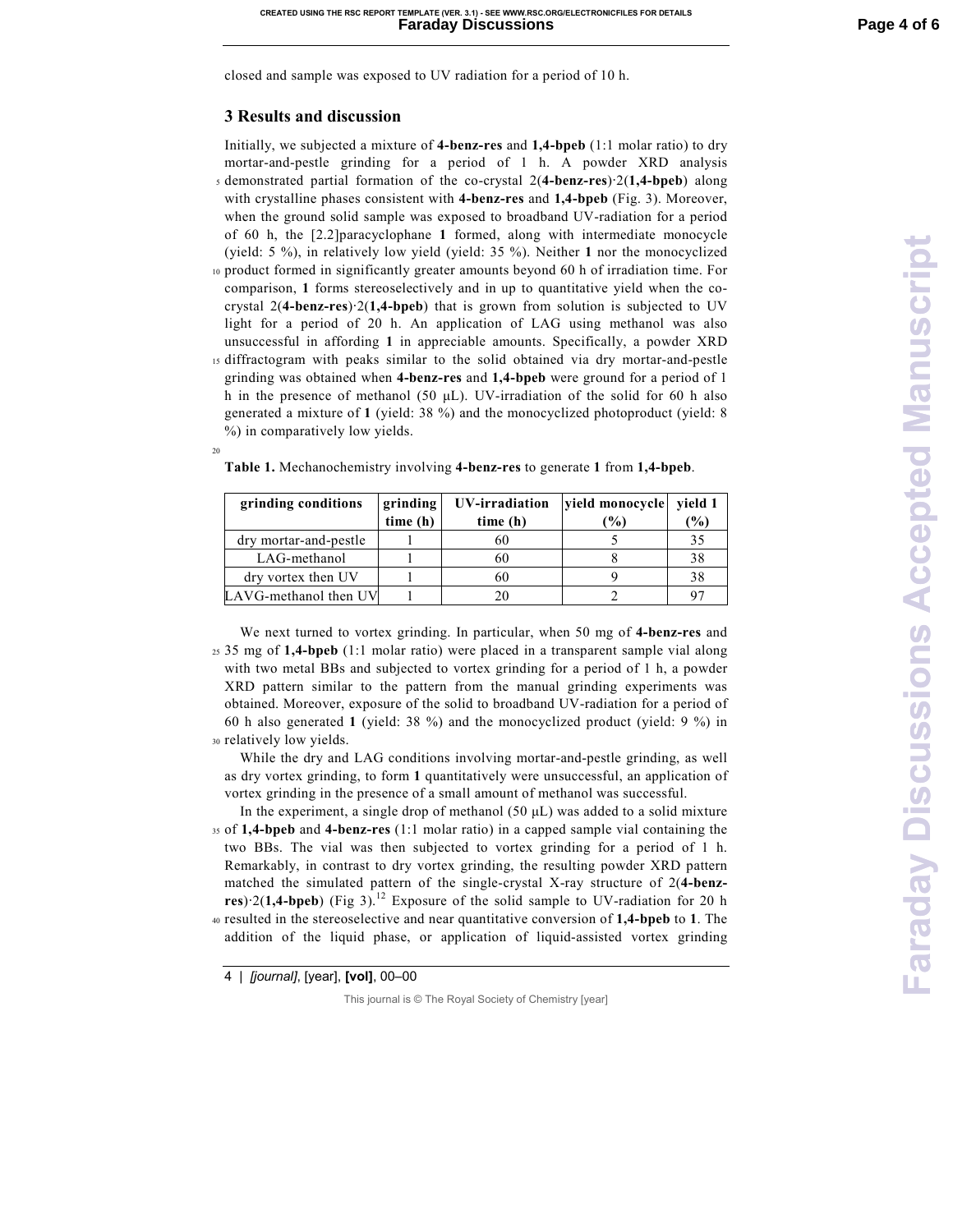(LAVG), thus, served as a suitable mechanochemical method to generate **1** as compared to solution-grown 2(**4-benz-res**)·2(**1,4-bpeb**).



**Fig. 3.** X-ray powder patterns of solid mixture of **4-benz-res** and **1,4-bpeb** after being subjected to different mechanochemical methods.

 A successful application of LAVG was also achieved when the vortex grinding and application of UV light were performed simultaneously or in a single step. A <sup>20</sup>mixture of **1,4-bpeb** and **4-benz-res** along with one drop of methanol were placed in a sample vial that was mounted on the vortex mixer. The assembly was then placed in the photochemical reaction chamber and the vial was exposed to UV-radiation under continuous vortex grinding. A  $^1$ H NMR spectrum of the solid collected after a period of 4 h displayed peaks that correspond to the intermediate monocycle (yield: <sup>25</sup>16 %) and **1** (yield: 60 %). Moreover, a photoreaction to generate **1** stereoselectively and in near quantitative yield (yield: 97%) was complete in a period of approximately 10 h. The LAVG experiments were also successfully conducted using nitromethane as the liquid component. Thus, in addition to generating **1** in a single step, the photoreaction involving LAVG proceeded two times faster than the <sup>30</sup>irradiated solution-grown co-crystals. We ascribe success of LAVG compared to LAG to form **1** to external stress exerted by the BBs in the vortex mixer, which may be comparable to a vibrating ball mill (i.e. 'shakers'). There may also be appreciable liquid vapour present in the vial during the grinding<sup>17,18</sup> that contributes to the formation of **1**. We note that exact reasons behind dramatic effects of liquid on 35 grinding, however, remain to be fully studied and understood.<sup>19</sup>

#### **4 Conclusion**

5

10

15

In this report, we have employed methods of mechanochemistry to generate the [2.2]paracyclophane **1** via topochemical [2+2] photodimerization in the organic solid state. We have demonstrated the ability of LAVG to afford access to **1** <sup>40</sup>stereoselectively and in near quantitative yield. The results demonstrate viability of LAVG as a practical approach to a complex organic molecule. We are now exploring applications of vortex grinding as a means to generate additional architecturally-rich molecules in solids.

*a* <sup>45</sup>*Department of Chemistry, University of Iowa, Iowa City, IA, USA.* 

*[journal]*, [year], **[vol]**, 00–00 | 5